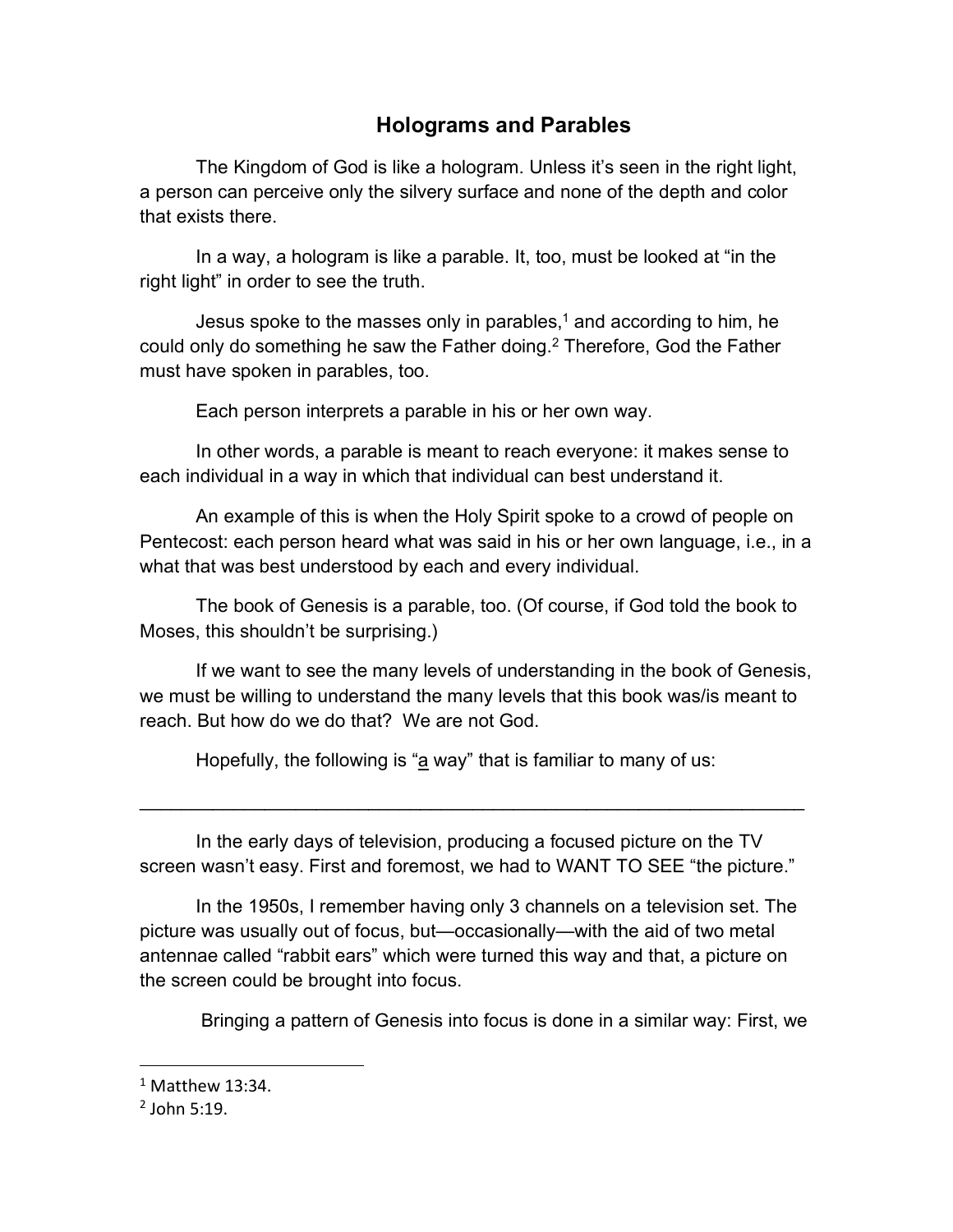have to want to see the picture. (That was easy in the 1950s. It was something novel.)

Secondly, we have to adjust the two things that will help us to see the depth that is in the book of Genesis.

the "time antenna" is adjusted; then the "word" antenna is adjusted until a completely focused picture emerges.

But, how do we do this? We have to begin to "see" with our minds.

In an earlier book ("A House without Walls"), the "time antenna" was tuned to "Moses' formula" (found in Psalm 90: 4). The "words antenna" was tuned to the names of the Patriarchs.

This seemed appropriate since Moses is believed to have written (via God's input) both the book of Genesis and Psalm 90.

This brought into focus the last 750 years of changes in "human evolution".

In the book, Noah in a Cellular World: Mitosis", the "time antenna" was tuned to (1) "St. Peter's formula (which added an inverse of Moses' formula), found in II Peter 3: 8, and the "words antenna" was tuned to (2) "Genesis events". This brought into focus the stages of cellular development through while dividing was dividing

The time was shortened to a 2-day period involving 3 major events: (1) the events in the Garden of Eden and the ensuing time until (2) the events involving Noah and the ensuing time until (3) the events beginning with Abram. The conjunction of these things brought into focus a picture showing the early stages of "human embryology".

How many colors are there in light? And how many antennae are needed to bring each colored picture into focus? I suspect there are enough variables for us all. Infinity times infinity is a pretty large number.

Silvery surfaces are meant to be investigated. That's what fish saw when they looked up to the surface of their own watery world, and just look what